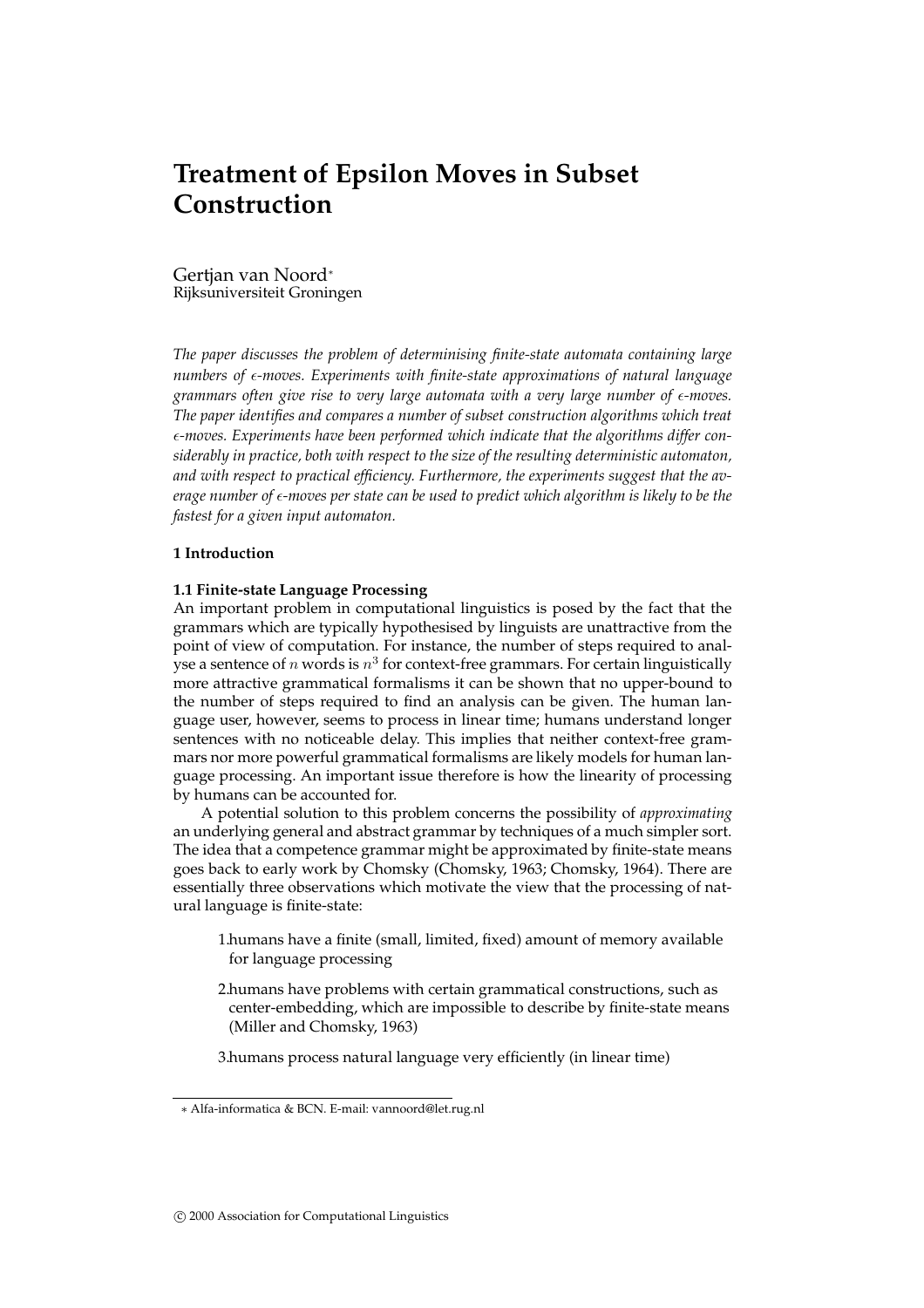#### **1.2** Finite-state Approximation and  $\epsilon$ -moves

In experimenting with finite-state approximation techniques for context-free and more powerful grammatical formalisms (such as the techniques presented in Black (1989), Pereira and Wright (1991), Rood (1996), Pereira and Wright (1997), Evans (1997), Nederhof (1997), Nederhof (1998), Johnson (1998) ) we have found that the resulting automata often are extremely large. Moreover, the automata contain many  $\epsilon$ -moves (*jumps*). And finally, if such automata are determinised then the resulting automata are often *smaller*. It turns out that a straightforward implementation of the subset construction determinisation algorithm performs badly for such inputs. In this paper we consider a number of variants of the subset-construction algorithm which differ in their treatment of  $\epsilon$ -moves.

Although we have observed that finite-state approximation techniques typically yield automata with large amounts of  $\epsilon$ -moves, this is obviously not a necessity. Instead of trying to improve upon determinisation techniques for such automata it might be more fruitful, perhaps, to try to improve these approximation techniques in such a way that more compact automata are produced.  $<sup>1</sup>$  However,</sup> because research into finite-state approximation is still of an exploratory and experimental nature, it can be argued that more robust determinisation algorithms do still have a role to play: it can be expected that approximation techniques are much easier to define and implement if the resulting automaton is allowed to be non-deterministic and to contain  $\epsilon$ -moves.

Note furthermore that even if our primary motivation is in finite-state approximation, the problem of determinising finite-state automata with  $\epsilon$ -moves may be relevant in other areas of language research as well.

# **1.3 Subset construction and -moves**

The experiments were performed using the *FSA Utilities*. The *FSA Utilities* tool-box (van Noord, 1997; van Noord, 1999; Gerdemann and van Noord, 1999; van Noord and Gerdemann, 1999) is a collection of tools to manipulate regular expressions, finite-state automata and finite-state transducers. Manipulations include determinisation, minimisation, composition, complementation, intersection, Kleene closure, etc. Various visualisation tools are available to browse finite-state automata. The tool-box is implemented in SICStus Prolog, and is available free of charge under Gnu General Public License via anonymous ftp at ftp://ftp.let.rug.nl/pub/vannoord/Fsa/, and via the web at http://www.let.rug.nl/~vannoord/Fsa/. At the time of our initial experiments with finite-state approximation, an old version of the tool-box was used, which ran into memory problems for some of these automata. For this reason, the subset construction algorithm has been re-implemented, paying special attention to the treatment of  $\epsilon$ -moves. Three variants of the subset construction algorithm are identified which differ in the way  $\epsilon$ -moves are treated:

*per graph* The most obvious and straightforward approach is sequential in the following sense. Firstly, an equivalent automaton without  $\epsilon$ -moves is constructed for the input. In order to do this, the transitive closure of the graph consisting of all  $\epsilon$ -moves is computed. Secondly, the resulting automaton is then treated by a subset construction algorithm for  $\epsilon$ -free automata. Different variants of *per graph* can be identified, depending on the implementation of the  $\epsilon$ -removal step.

*per state* For each *state* which occurs in a subset produced during subset construc-

<sup>1</sup> Indeed, a later implementation by Nederhof avoids construction of the complete non-determistic automaton by minimising sub-automata before they are embedded into larger sub-automata.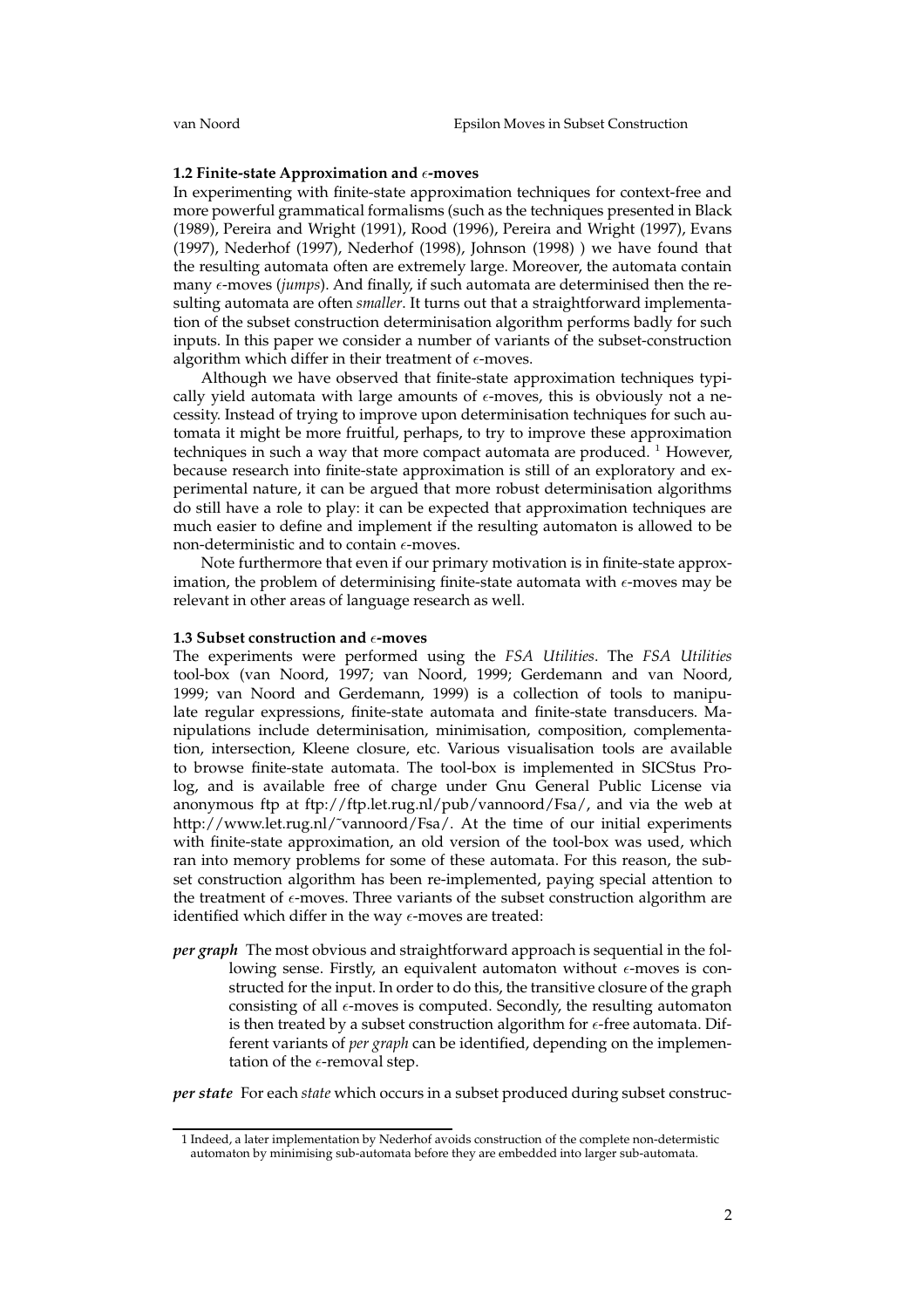tion, compute the states which are reachable using  $\epsilon$ -moves. The results of this computation can be memorised, or computed for each state in a preprocessing step. This is the approach mentioned briefly in Johnson and Wood (1997).<sup>2</sup>

*per subset* For each *subset* Q of states which arises during subset construction, compute  $Q' \supseteq Q$  which extends  $Q$  with all states which are reachable from any member of  $Q$  using  $\epsilon$ -moves. Such an algorithm is described in Aho, Sethi, and Ullman (1986).

The motivation for this paper is the experience that the first approach turns out to be impractical for automata with very large numbers of  $\epsilon$ -moves. An integration of the subset construction algorithm with the computation of  $\epsilon$ -reachable states performs much better in practice for such automata.

Section 2 presents a short statement of the problem (how to determinise a given finite-state automaton), and a subset construction algorithm which solves this problem in the absence of  $\epsilon$ -moves. Section 3 defines a number of subset construction algorithms which differ with respect to the treatment of  $\epsilon$ -moves. Most aspects of the algorithms are not new and have been described elsewhere, and/or were incorporated in previous implementations; a comparison of the different algorithms had not been performed previously. We provide a comparison with respect to the size of the resulting deterministic automaton (in section 3) and practical efficiency (in section 4). Section 4 provides experimental results both for randomly generated automata and for automata generated by approximation algorithms. Our implementations of the various algorithms are also compared with AT&T's FSM utilities (Mohri, Pereira, and Riley, 1998), to establish that the experimental differences we find between the algorithms are truly caused by differences in the algorithm (as opposed to accidental implementation details).

# **2 Subset Construction**

#### **2.1 Problem statement**

Let a finite-state machine M be specified by a tuple  $(Q, \Sigma, \delta, S, F)$  where Q is a finite set of states,  $\Sigma$  is a finite alphabet,  $\delta$  is a function from  $Q \times (\Sigma \cup \{\epsilon\}) \to 2^Q$ . Furthermore,  $S \subseteq Q$  is a set of start states and  $F \subseteq Q$  is a set of final states.  $^3$ 

Let  $\epsilon$ -move be the relation  $\{(q_i, q_j) | q_j \in \delta(q_i, \epsilon)\}$ .  $\epsilon$ -reachable is the reflexive and transitive closure of  $\epsilon$ -move. Let  $\epsilon$ -CLOSURE:  $2^{Q} \rightarrow 2^{Q}$  be a function which is defined as:

$$
\epsilon\text{-CLOSURE}(Q') = \{q|q' \in Q', (q', q) \in \epsilon\text{-reachable}\}
$$

Furthermore, we write  $\epsilon$ -CLOSURE<sup>-1</sup>(Q') for the set  $\{q|q' \in Q', (q, q') \in Q' \}$  $\epsilon$ -reachable}.

For any given finite-state automaton  $M = (Q, \Sigma, \delta, S, F)$  there is an equivalent deterministic automaton  $M' = (2^Q, \Sigma, \delta', \{Q_0\}, F')$ .  $F'$  is the set of all states in  $2^Q$ containing a final state of  $M$ , i.e., the set of subsets  $\{Q_i \in 2^Q | q \in Q_i, q \in F\}$ .  $M'$ has a single start state  $Q_0$  which is the epsilon closure of the start states of  $M$ , i.e.,  $Q_0 = \epsilon$ -CLOSURE(S). Finally,

 $\delta'(\lbrace q_1, q_2, \ldots, q_i \rbrace, a) = \epsilon$ -CLOSURE $(\delta(q_1, a) \cup \delta(q_2, a) \cup \ldots \cup \delta(q_i, a))$ 

<sup>2</sup> According to Derick Wood (p.c.), this approach has been implemented in several systems, including Howard Johnson's INR system.

<sup>3</sup> Note that a set of start states is required, rather than a single start state. Many operations on automata can be defined somewhat more elegantly in this way (including *per graph*<sup>t</sup> discussed below). Obviously, for deterministic automata this set should be a singleton set.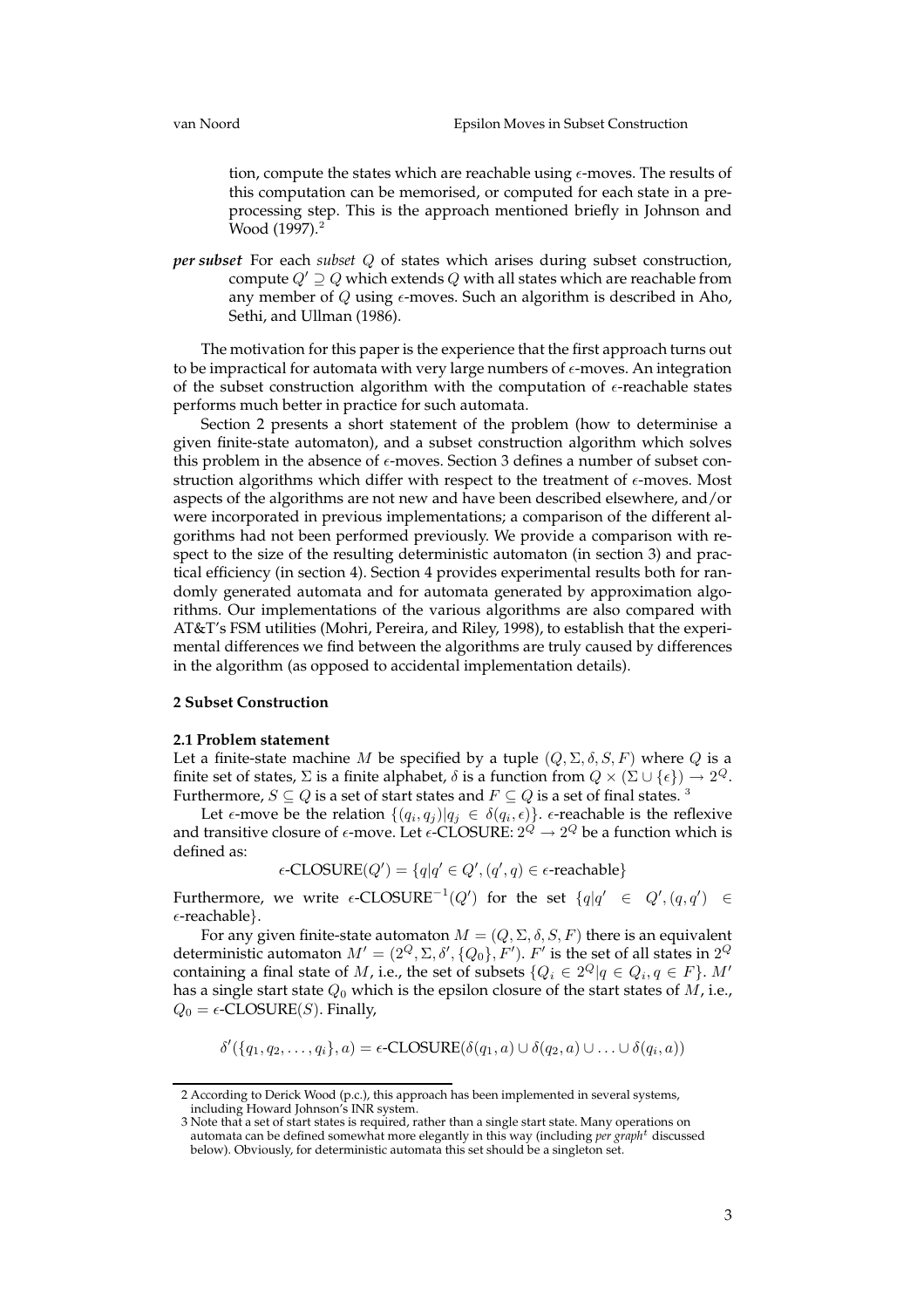```
funct subset_construction((Q, \Sigma, \delta, S, F))
  index_transitions(); Trans := \emptyset; Finals := \emptyset; States := \emptyset;
  Start := epsilon\_closure(S)add(Start)
  <u>while</u> there is an unmarked subset T \in States do
         mark(T)foreach (a, U) \in instructions(T) do
            U := epsilon_closure(U)
            Trans[T, a] := \{U\}add(U)od
  od
  return (States, Σ, Trans, {Start}, Finals)
end
proc add(U) Reachable-state-set Maintenance
  if U \notin States
    then add U unmarked to States
          <u>if</u> U \cap F then Finals := Finals ∪ \{U\} fi
  fi
end
funct instructions(P) Instruction Computation
   \overline{\textbf{return}} merge(\bigcup_{p \in P} \textbf{ transitions}(p))end
funct epsilon_closure(U) variant 1: No \epsilon-moves
  return U
end
```
Subset-construction algorithm.

An algorithm which computes  $M'$  for a given  $M$  will only need to take into account states in  $2^Q$  which are reachable from the start state  $Q_0.$  This is the reason that for many input automata the algorithm does not need to treat all subsets of states (but note that there are automata for which all subsets are relevant, and hence exponential behaviour cannot be avoided in general).

Consider the subset construction algorithm in figure 1. The algorithm maintains a set of subsets *States*. Each subset can be either marked or unmarked (to indicate whether the subset has been treated by the algorithm); the set of unmarked subsets is sometimes referred to as the agenda. The algorithm takes such an unmarked subset  $T$  and computes all transitions leaving  $T$ . This computation is performed by the function *instructions* and is called *instruction computation* by Johnson and Wood (1997).

The function *index\_transitions* constructs the function *transitions*:  $Q \to \Sigma \times 2^Q$ which returns for a given state  $p$  the set of pairs  $(s, T)$  representing the transitions leaving p. Furthermore, the function *merge* takes such a set of pairs and merges all pairs with the same first element (by taking the union of the corresponding second elements). For example:

 $merge({ (a, {1, 2, 4}), (b, {2, 4}), (a, {3, 4}), (b, {5, 6})}) =$  $\{(a, \{1, 2, 3, 4\}), (b, \{2, 4, 5, 6\})\}$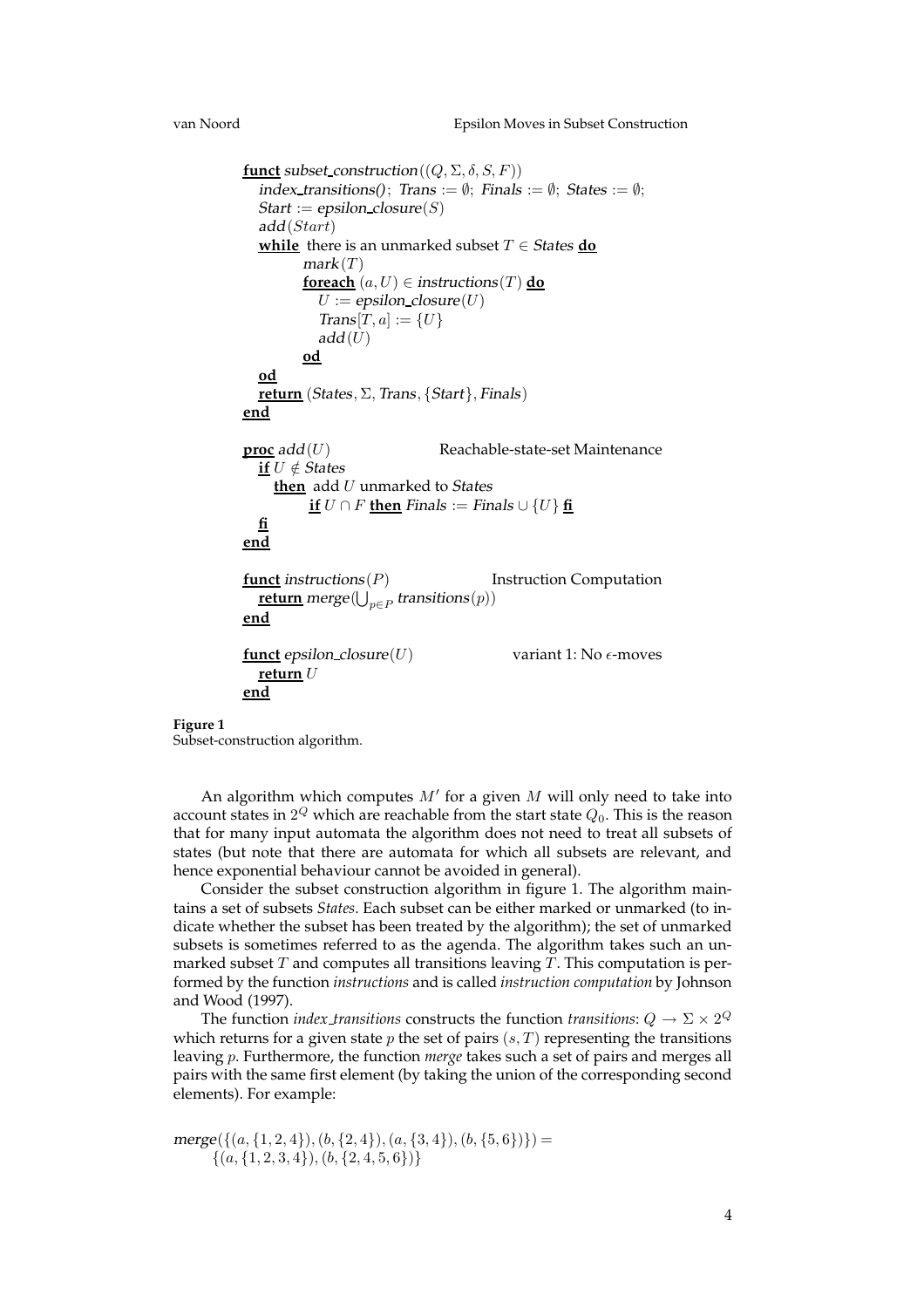The procedure *add* is responsible for 'reachable-state-set maintenance', by ensuring that target subsets are added to the set of subsets if these subsets were not encountered before. Moreover, if such a new subset contains a final state, then this subset is added to the set of final states.

# **3 Variants for -Moves**

The algorithm presented in the previous section does not treat  $\epsilon$ -moves. In this section, possible extensions of the algorithm are identified to treat  $\epsilon$ -moves.

#### **3.1 Per graph**

In the *per graph* variant two steps can be identified. In the first step, *efree*, an equivalent  $\epsilon$ -free automaton is constructed. In the second step this  $\epsilon$ -free automaton is determinised using the subset construction algorithm. The advantage of this approach is that the subset construction algorithm can remain simple because the input automaton is  $\epsilon$ -free.

An algorithm for *efree* is described for instance in Hopcroft and Ullman (1979)[page 26-27]. The main ingredient of *efree* is the construction of the function  $\epsilon$ -CLOSURE, which can be computed by using a standard transitive closure algorithm for directed graphs: this algorithm is applied to the directed graph consisting of all  $\epsilon$ -moves of M. Such an algorithm can be found in several textbooks (see, for instance, Cormen, Leiserson, and Rivest (1990)).

For a given finite-state automaton  $M = (Q, \Sigma, \delta, S, F)$  *efree* computes  $M' =$  $(Q, \Sigma, \delta', S', F')$ , where  $S' = \epsilon$ -CLOSURE $(S)$ ,  $F' = \epsilon$ -CLOSURE<sup>-1</sup> $(F)$ , and  $\delta'(p, a) = \{q | q' \in \delta(p', a), p' \in \epsilon\text{-CLOSURE}^{-1}(p), q \in \epsilon\text{-CLOSURE}(q')\}.$  Instead of using -CLOSURE on both the source and target side of a transition, *efree* can be optimised in two different ways by using  $\epsilon$ -CLOSURE only on one side:

- *efree<sup>t</sup>*:  $M' = (Q, \Sigma, \delta', S', F)$ , where  $S' = \epsilon$ -CLOSURE(S), and  $\delta'(p, a) = \{q | q' \in \delta(p, a), q \in \epsilon\text{-CLOSURE}(q')\}.$
- *efree<sup>s</sup>*:  $M' = (Q, \Sigma, \delta', S, F')$ , where  $F' = \epsilon$ -CLOSURE<sup>-1</sup>(*F*), and  $\delta'(p, a) = \{q | q \in \delta(p', a), p' \in \epsilon\text{-CLOSURE}^{-1}(p)\}.$

Although both variants appear very similar, there are some differences. Firstly, *efree*<sup>t</sup> might introduce states which are not *co-accessible*: states from which no path exists to a final state; in contrast, *efree*<sup>s</sup> might introduce states which are not *accessible*: states from which no path exists from the start state. A straightforward modification of both algorithms is possible to ensure that these states are not present in the output. Thus *efree<sup>t,c</sup>* ensures that all states in the resulting automaton are co-accessible; *efree*<sup>s, *a*</sup> ensures that all states in the resulting automaton are *accessible*. As a consequence, the size of the determinised machine is in general smaller if *efree*<sup>t,c</sup> is employed, because states which were not co-accessible (in the input) are removed (this is therefore an additional benefit of *efree*<sup>t,c</sup>; the fact that *efree*<sup>s,a</sup> removes accessible states has no effect on the size of the determinised machine because the subset construction algorithm already ensures accessibility anyway).

Secondly, it turns out that applying *efree*<sup>t</sup> in combination with the subsetconstruction algorithm generally produces smaller automata than *efree*<sup>s</sup> (even if we ignore the benefit of ensuring co-accessibility). An example is presented in figure 2. The differences can be quite significant. This is illustrated in figure 3.

Below we will write *per*  $\frac{1}{2}$  *graph<sup>X</sup>* to indicate the non-integrated algorithm based on *efree*<sup>X</sup> .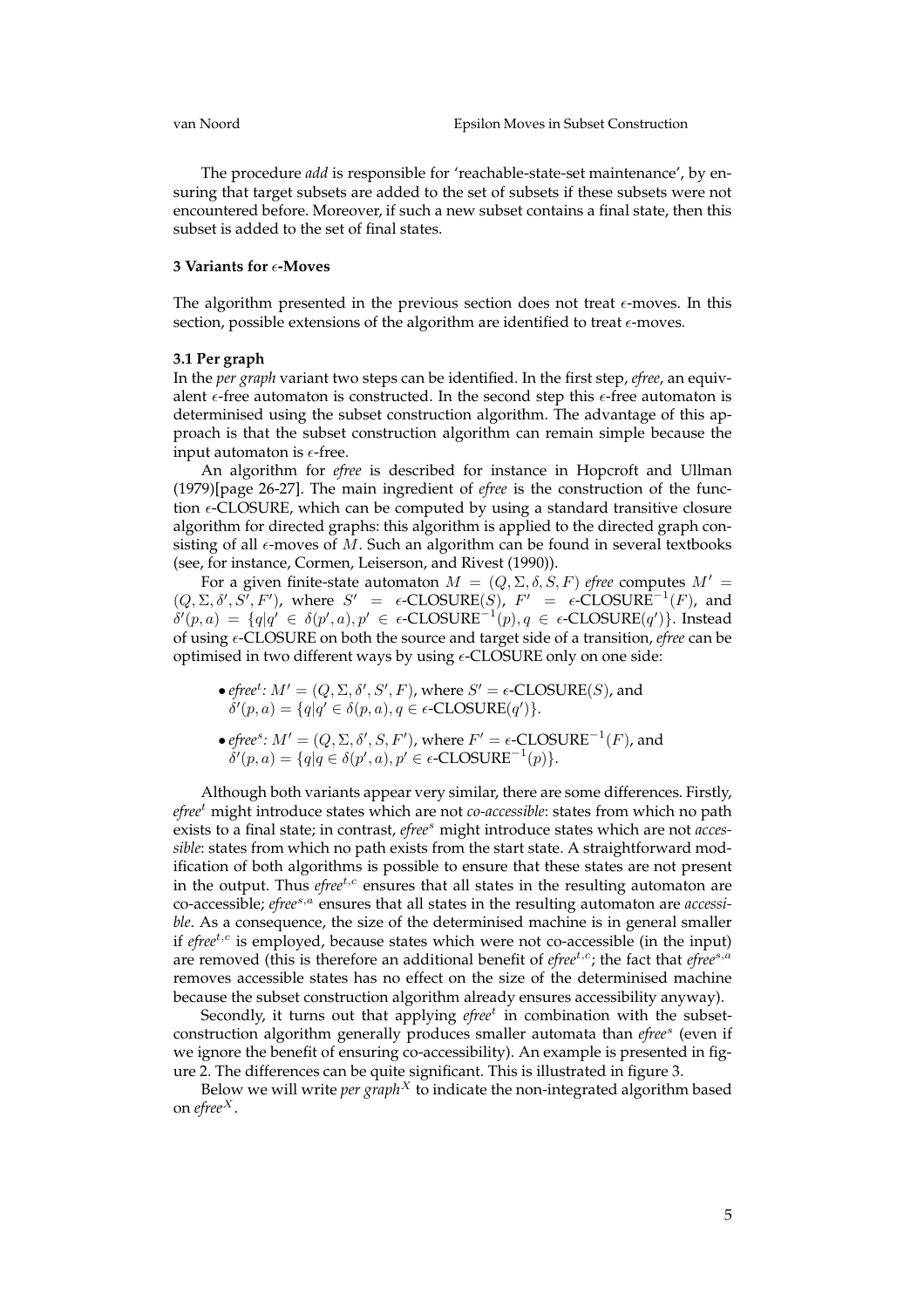

Illustration of the difference in size between two variants of *efree*. (1) is the input automaton. The result of *efree<sup>t</sup>* is given in (2); (3) is the result of *efree<sup>s</sup>*. (4) and (5) are the result of applying the subset construction to the result of *efree<sup>t</sup>* and *efree<sup>s</sup>*, respectively.



Difference in sizes of deterministic automata constructed with either *efree<sup>s</sup>* or *efree<sup>t</sup>*, for randomly generated input automata consisting of 100 states, 15 symbols, and various numbers of transitions and jumps (cf. section 4). Note that all states in the input are co-accessible; the difference in size is due solely to the effect illustrated in figure 2.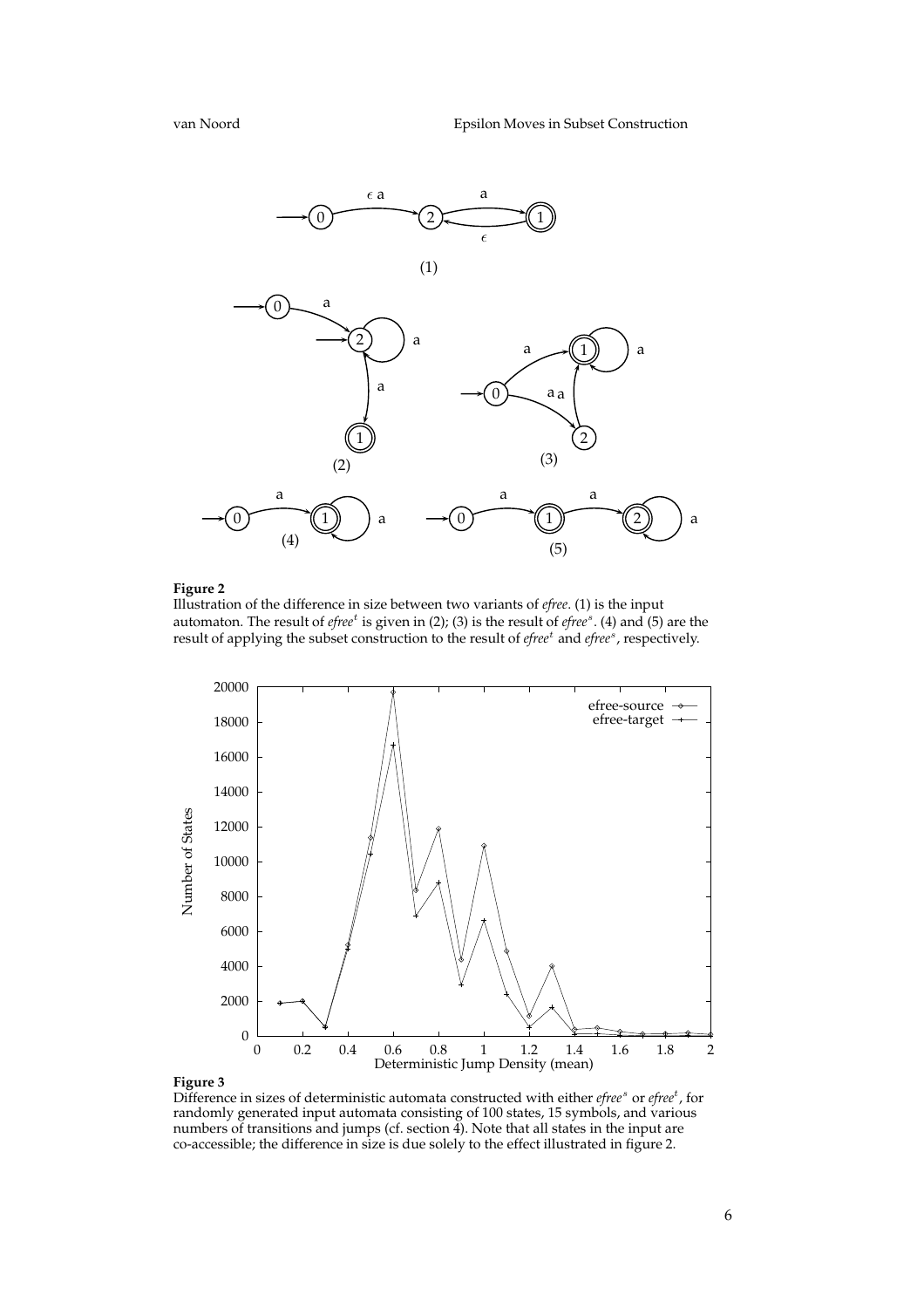```
funct closure(T)D := \emptysetforeach t \in T do add t unmarked to D od
  while there is an unmarked state t \in D do
         mark(t)foreach q \in \delta(t, \epsilon) do
            if q \notin D then add q unmarked to D fi
         od
  od
  return D
end
```
**Figure 4** Epsilon-closure Algorithm

## **3.2 Per subset and per state**

Next we discuss two variants (*per subset* and *per state*) in which the treatment of  $\epsilon$ moves is integrated with the subset construction algorithm. We will show laterthat such an integrated approach is in practice often more efficient than the *per graph* approach if there are many  $\epsilon$ -moves. The *per subset* and *per state* approaches are also more suitable for a *lazy* implementation of the subset construction algorithm (in such a lazy implementation subsets are only computed with respect to a given input string).

The *per subset* and the *per state* algorithms use a simplified variant of the transitive closure algorithm for graphs. Instead of computing the transitive closure of a given graph, this algorithm only computes the closure for a given set of states. Such an algorithm is given in figure 4.

In both of the two integrated approaches, the subset construction algorithm is initialised with an agenda containing a single subset which is the  $\epsilon$ -CLOSURE of the set of start-states of the input; furthermore, the way in which new transitions are computed also takes the effect of  $\epsilon$ -moves into account. Both differences are accounted for by an alternative definition of the *epsilon closure* function.

The approach in which the transitive closure is computed for one state at a time is defined by the following definition of the *epsilon closure* function. Note that we make sure that the transitive closure computation is only performed once for each input state, by memorising the *closure* function; the full computation is memorised as well. <sup>4</sup>

# **funct** epsilon\_closure(U) variant 2: per state  $\textbf{return} \, \text{memo}(\bigcup_{u \in U} \text{memo}(\text{closure}(\{u\})))$ **end**

In the case of the *per subset* approach, the closure algorithm is applied to each subset. We also memorise the closure function, in order to ensure that the closure computation is performed only once for each subset. This can be useful since the same subset can be generated many times during subset construction. The definition simply is:

**funct** epsilon\_closure(U) variant 3: per subset

<sup>4</sup> This is an improvement over the algorithm given in a preliminary version of this paper (van Noord, 1998).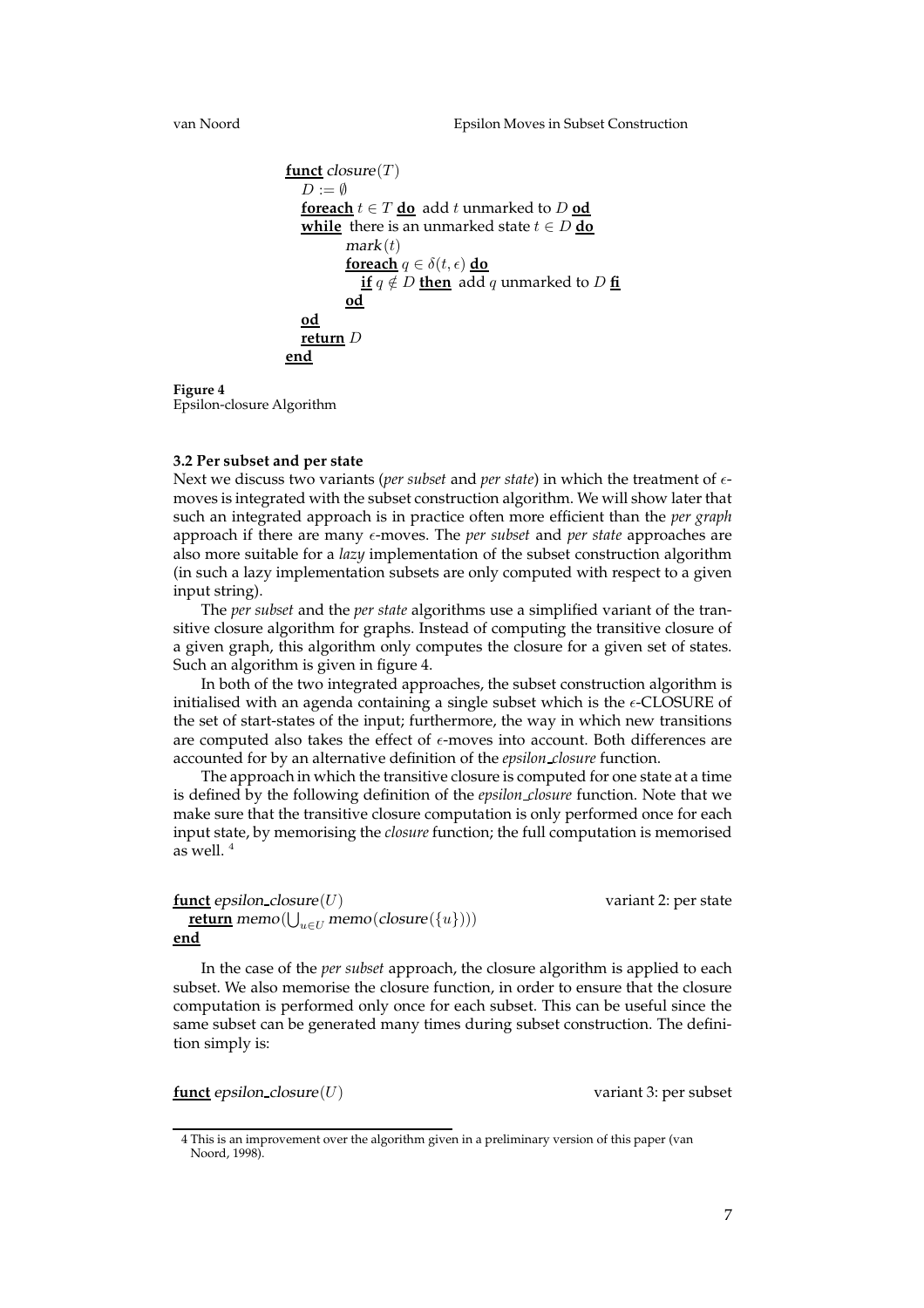# **return** memo( $\text{closure}(U)$ )

# **end**

The motivation for the *per state* variant is the insight that in this case the closure algorithm is called at most |Q| times. In contrast, in the *per subset* approach the transitive closure algorithm may need to be called  $2^{|Q|}$  times. On the other hand, in the *per state* approach some overhead must be accepted for computing the union of the results for each state. Moreover, in practice the number of subsets is often much smaller than  $2^{|Q|}$ . In some cases, the number of reachable subsets is smaller than the number of states encountered in those subsets.

## **3.3 Implementation**

In order to implement the algorithms efficiently in Prolog, it is important to use efficient data-structures. In particular, we use an implementation of (non-updatable) arrays based on the N+K trees of O'Keefe (1990, pp.142-145) with N=95 and K=32. On top of this datastructure, a hash array is implemented using the SICStus library predicate term hash/4 which constructs a key for a given term. In such hashes, a value in the underlying array is a partial list of key-value pairs; thus collisions are resolved by chaining. This provides efficient access in practice, although such arrays are quite memory-intensive: care must be taken to ensure that the deterministic algorithms indeed are implemented without introducing choice-points during runtime.

# **4 Experiments**

Two sets of experiments have been performed. In the first set of experiments, random automata are generated according to a number of criteria based on Leslie (1995). In the second set of experiments, results are provided for a number of (much larger) automata that surfaced during actual development work on finite-state approximation techniques. <sup>5</sup>

*Random automata.* Firstly, we report on a number of experiments for randomly generated automata. Following Leslie (1995), the *absolute transition density* of an automaton is defined as the number of transitions divided by the square of the number of states multiplied by the number of symbols (i.e. the number of transitions divided by the maximum number of 'possible' transitions, or, in other words, the probability that a possible transition in fact exists). *Deterministic transition density* is the number of transitions divided by the number of states multiplied by the number of symbols (i.e. the ratio of the number of transitions and the maximum number of 'possible' transitions in a deterministic machine).

In both of these definitions, the number of transitions should be understood as the the number of non-duplicate transitions which do not lead to a sink state. A sink state is a state from which there exists no sequence of transitions to a final state. In the randomly generated automata, states are accessible and co-accessible by construction; sink states and associated transitions are not represented.

Leslie (1995) shows that *deterministic transition density* is a reliable measure for the difficulty of subset construction. Exponential blow-up can be expected for input automata with deterministic transition density of around 2.<sup>6</sup> He concludes (page 66):

[...] randomly generated automata exhibit the maximum execu-

<sup>5</sup> All the automata used in the experiments are freely available from

http://www.let.rug.nl/˜vannoord/Fsa/.

<sup>6</sup> Leslie uses the terms *absolute density* and *deterministic density*.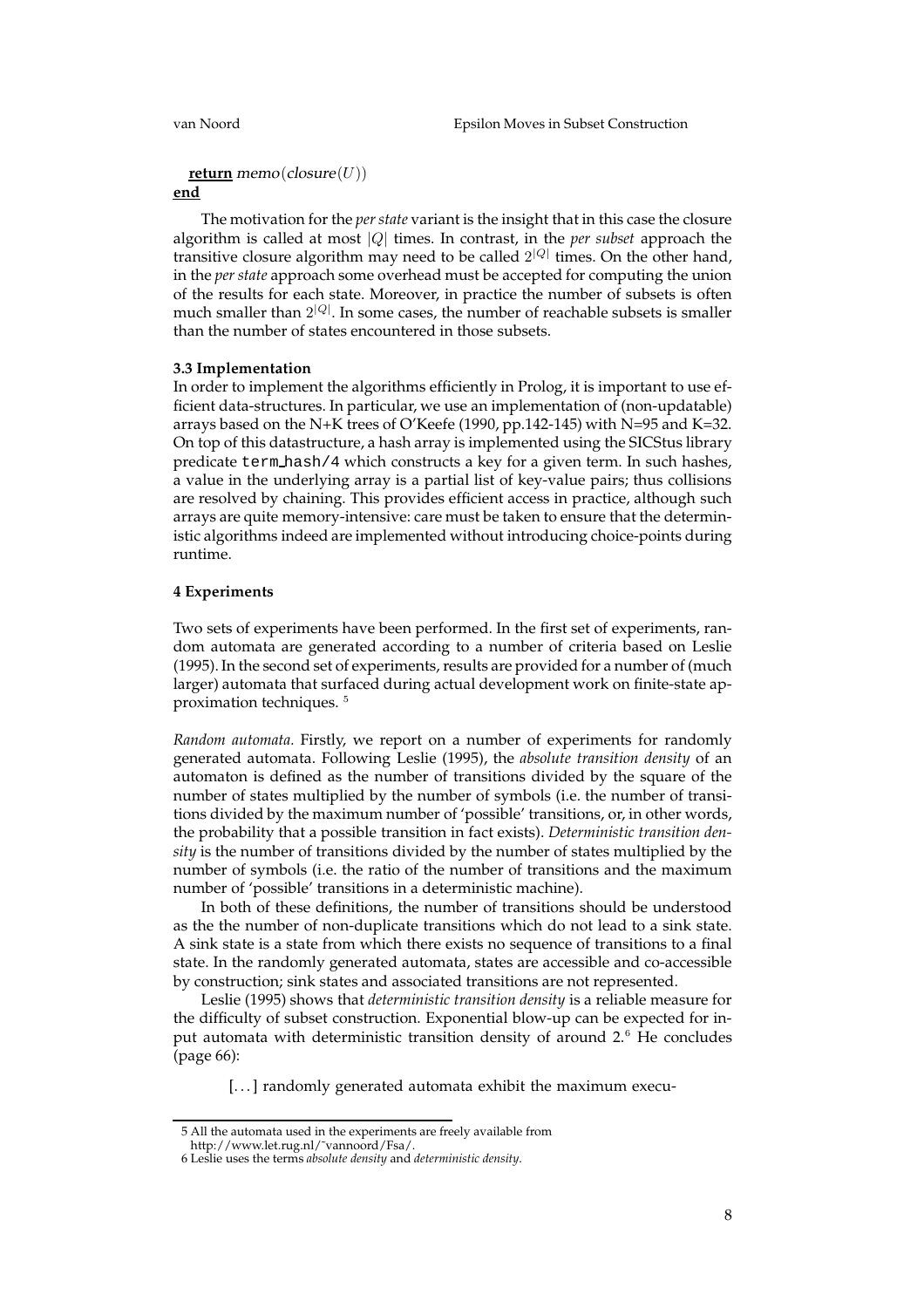

Deterministic transition density versus CPU-time in msec. The input automata have 25 states, 15 symbols, and no  $\epsilon$ -moves. *fsa* represents the CPU-time required by our FSA6 implementation; *fsm* represents the CPU-time required by AT&T's FSM library; *states* represents the sum of the number of states of the input and output automata.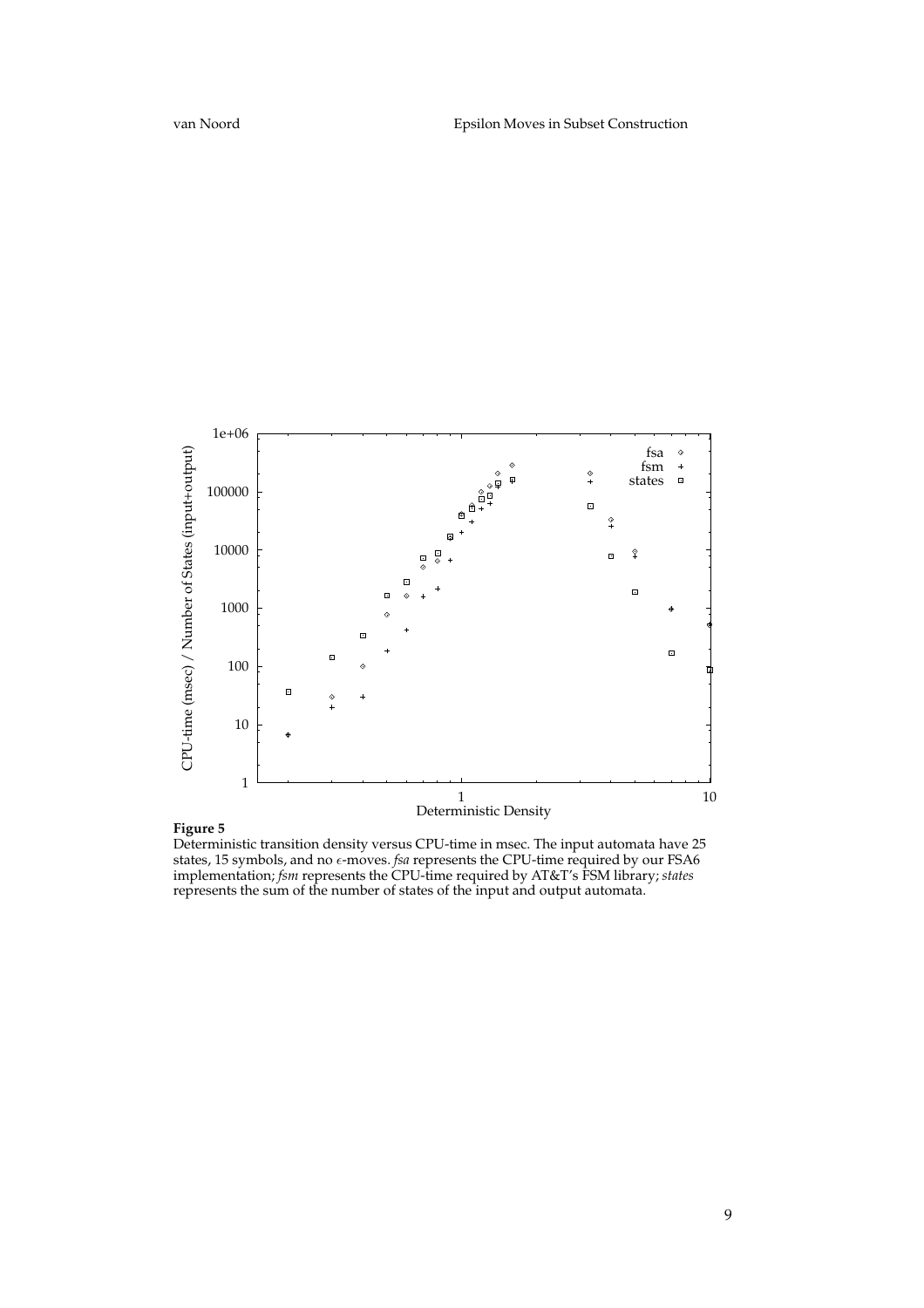tion time, and the maximum number of states, at an approximate deterministic density of 2. Most of the area under the curve occurs within 0.5 and 2.5 deterministic density—this is the area in which subset construction is expensive.

**Conjecture.** For a given NFA, we can compute the expected numbers of states and transitions in the corresponding DFA, produced by subset construction, from the deterministic density of the NFA. In addition, this functional relationship gives rise to a Poisson-like curve with its peak approximately at a deterministic density of 2.

A number of automata were generated randomly, according to the number of states, symbols, and transition density. For the first experiment, automata were generated consisting of 15 symbols, 25 states, and various densities (and no  $\epsilon$ moves). The results are summarised in figure 5. CPU-time was measured on a HP 9000/785 machine running HP-UX 10.20. Note that our timings do not include the start-up of the Prolog engine, nor the time required for garbage collection.

In order to establish that the differences we obtain later are genuinely due to differences in the underlying algorithm, and not due to 'accidental' implementation details, we have compared our implementation with the determiniser of AT&T's FSM utilities (Mohri, Pereira, and Riley, 1998). For automata without  $\epsilon$ moves we establish that FSM normally is faster: for automata with very small transition densities FSM is up to four times as fast, for automata with larger densities the results are similar.

A new concept called *absolute jump density* is introduced to specify the number of  $\epsilon$ -moves. It is defined as the number of  $\epsilon$ -moves divided by the square of the number of states (i.e., the probability that an  $\epsilon$ -move exists for a given pair of states). Furthermore, *deterministic jump density* is the number of  $\epsilon$ -moves divided by the number of states (i.e., the average number of  $\epsilon$ -moves which leave a given state). In order to measure the differences between the three implementations, a number of automata has been generated consisting of 15 states and 15 symbols, using various transition densities between 0.01 and 0.3 (for larger densities the automata tend to collapse to an automaton for  $\Sigma^*$ ). For each of these transition densities, deterministic jump densities were chosen in the range 0 to 2.5 (again, for larger values the automata tend to collapse). In figures 6 to 9 the outcomes of these experiments are summarised by listing the average amount of CPU-time required per deterministic jump density (for each of the algorithms), using automata with 15, 20, 25 and 100 states respectively. Thus, every dot represents the average for determinising a number of different input automata with various absolute transition densities and the same deterministic jump density.

The striking aspect of these experiments is that the integrated *per subset* and *per state* variants are much more efficient for larger deterministic jump density. The *per graph*<sup>t</sup> is typically the fastest algorithm of the non-integrated versions. However, in these experiments all states in the input are co-accessible by construction; and moreover, all states in the input are final states. Therefore, the advantages of the *per graph<sup>t,c</sup>* algorithm could not be observed here.

The turning point is around a deterministic jump density of around 0.8: for smaller densities the *per graph<sup>t</sup>* is typically slightly faster; for larger densities the *per state* algorithm is much faster. For densities beyond 1.5, the *per subset* algorithm tends to perform better than the *per state* algorithm. Interestingly, this generalisation is supported by the experiments on automata which were generated by approximation techniques (although the results for randomly generated automata are more consistent than the results for 'real' examples).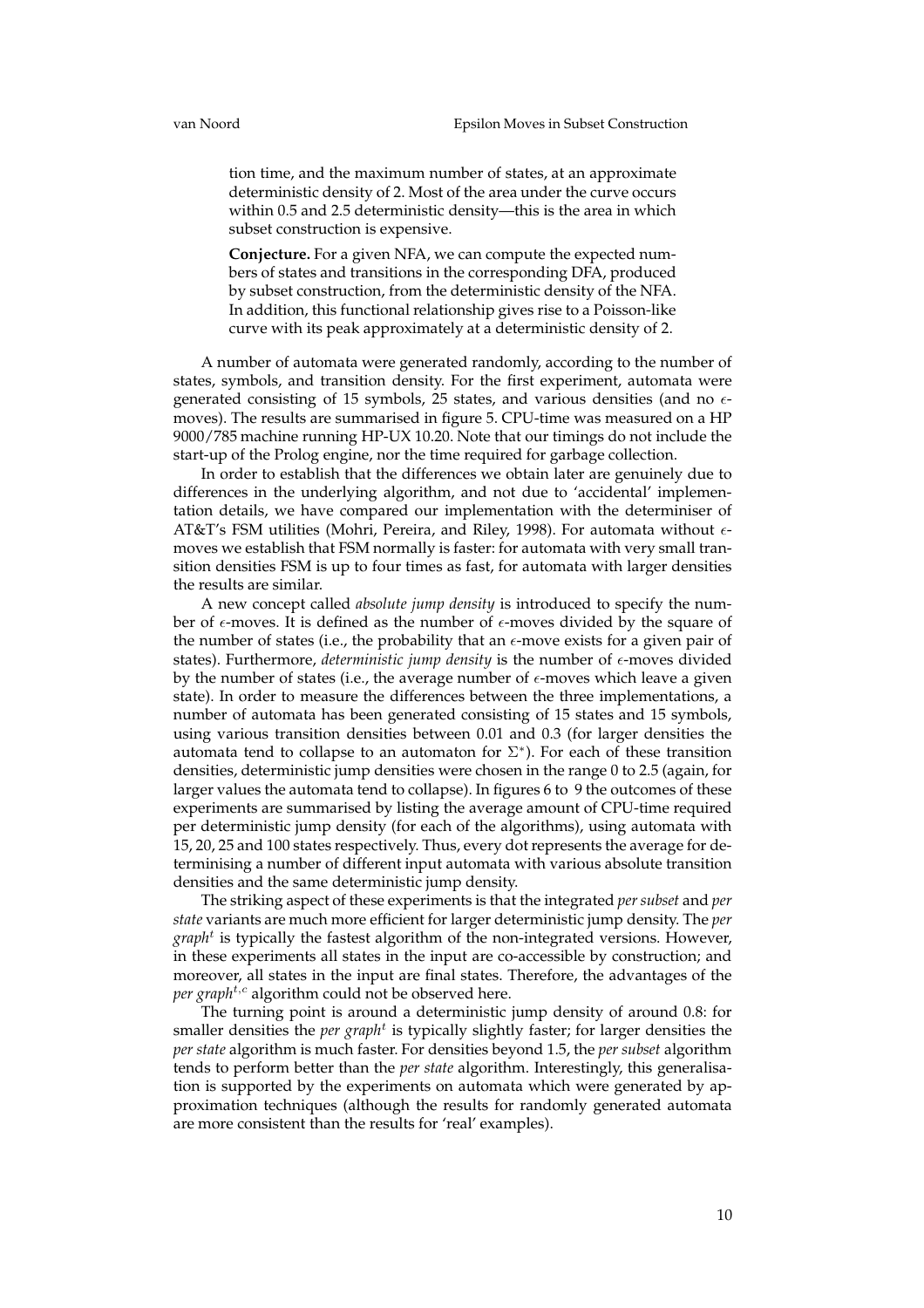

Average amount of CPU-time versus jump density for each of the algorithms, and FSM. Input automata have 15 states. Absolute transition densities: 0.01-0.3.



Average amount of CPU-time versus jump density for each of the algorithms, and FSM. Input automata have 20 states. Absolute transition densities: 0.01-0.3.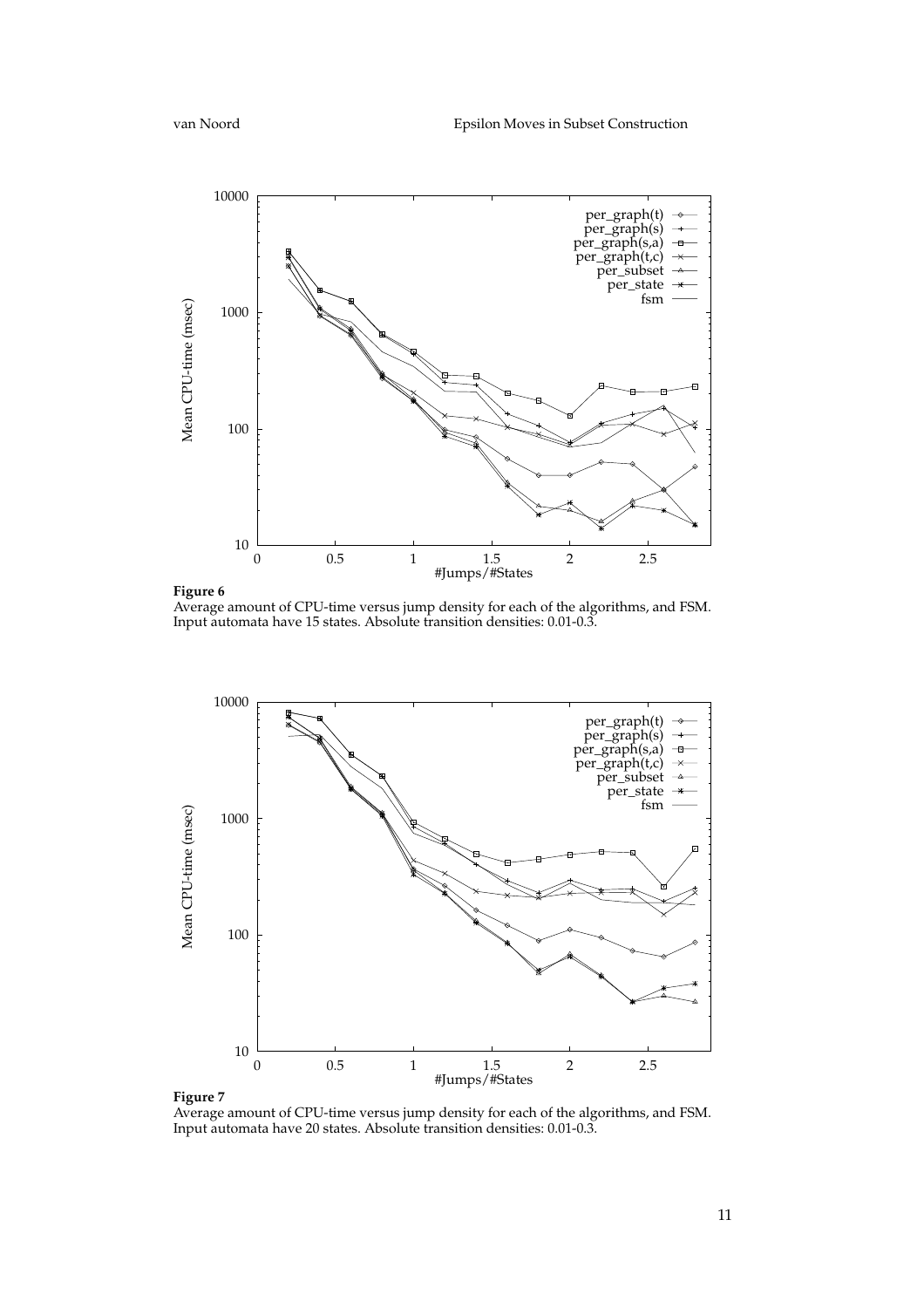

**Figure 8**

Average amount of CPU-time versus deterministic jump density for each of the algorithms, and FSM. Input automata have 25 states. Absolute transition densities: 0.01-0.3.



Average amount of CPU-time versus deterministic jump density for each of the algorithms, and FSM. Input automata have 100 states. Absolute transition densities: 0.001-0.0035.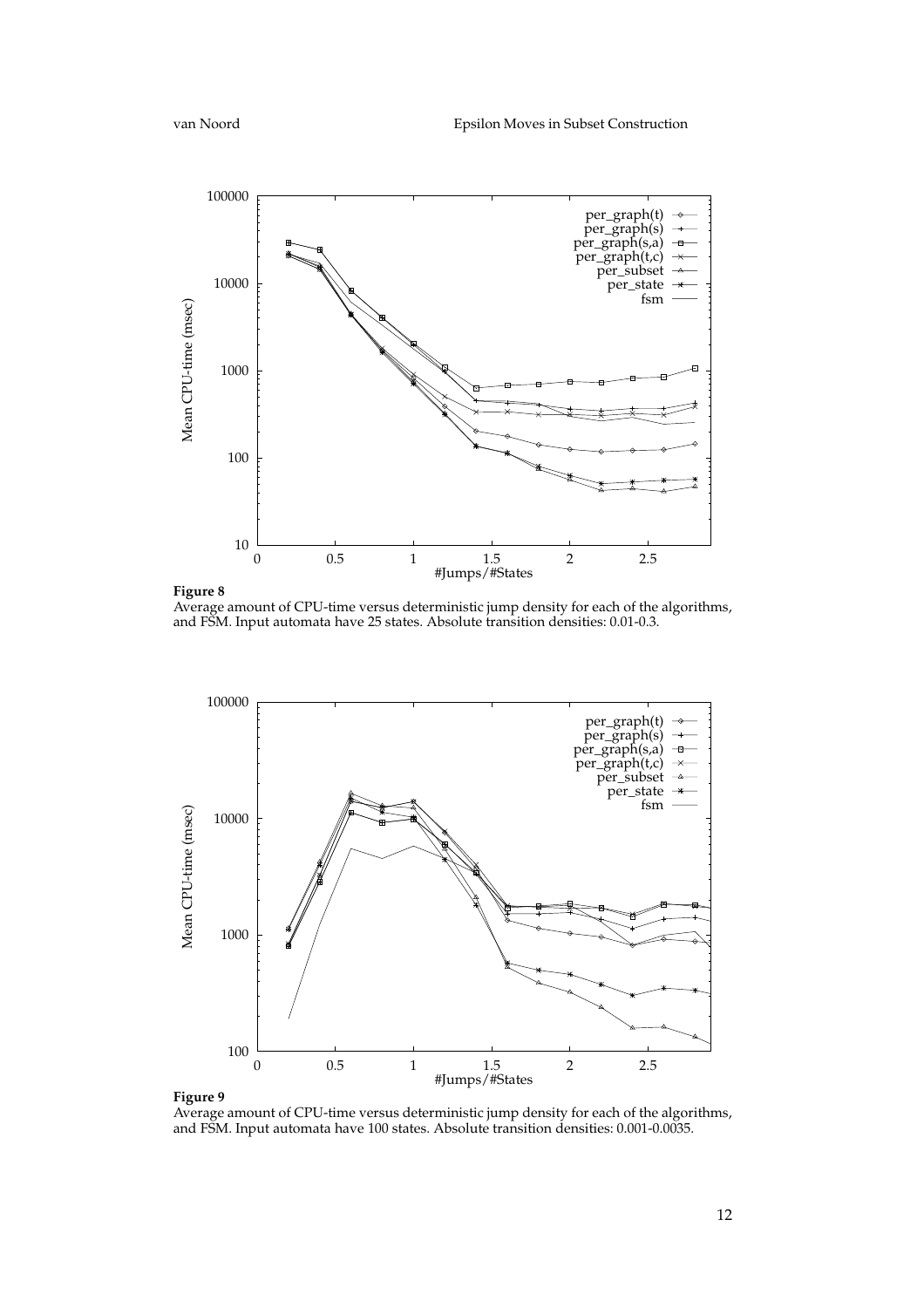*Comparison with the FSM library* We also provide the results for AT&T's FSM library again. FSM is designed to treat weighted automata for very general weight sets. The initial implementation of the library consisted of an on-the-fly computation of the epsilon-closures combined with determinisation. This was abandoned for two reasons: it could not be generalised to the case of general weight sets, and it was not outputting the intermediate epsilon-removed machine (which might be of interest in itself). In the current version  $\epsilon$ -moves must be removed before determinisation is possible. This mechanism thus is comparable to our *per graph* variant. Apparently, FSM employs an algorithm equivalent to our *per graph<sup>s,a</sup>*. The resulting determinised machines are generally larger than the machines produced by our integrated variants and the variants which incorporate  $\epsilon$ -moves on the target side of transitions. The timings below are obtained for the pipe

fsmrmepsilon | fsmdeterminize

This is somewhat unfair since this includes the time to write and read the intermediate machine. Even so, it is interesting to note that the FSM library is a constant factor faster than our *per graph*s,a; for larger numbers of jumps the *per state* and *per subset* variants consistently beat the FSM library.

*Experiment: Automata generated by approximation algorithms* The automata used in the previous experiments were randomly generated. However, it may well be that in practice the automata that are to be treated by the algorithm have typical properties which were not reflected in this test data. For this reason results are presented for a number of automata that were generated using approximation techniques for context-free grammars. In particular, automata have been used which were created by Nederhof, using the technique described in Nederhof (1997). In addition, a small number of automata have been used which were created using the technique of Pereira and Wright (1997) (as implemented by Nederhof). We have restricted our attention to automata with at least 1000 states in the input.

The automata typically contain lots of jumps. Moreover, the number of states of the resulting automaton is often *smaller* than the number of states in the input automaton. Results are given in the tables 1 and 2. One of the most striking examples is the *ygrim* automaton consisting of 3382 states and 9124 jumps. For this example, the *per graph* implementations ran out of memory (after a long time), whereas the implementation of the *per subset* algorithm produced the determinised automaton (containing only 9 states) within a single CPU-second. The FSM implementation took much longer for this example (whereas for many of the other examples it is faster than our implementations). Note that this example has the highest number of jumps per number of states ratio. This confirms the observation that the *per subset* algorithm performs better on inputs with a high deterministic jump density.

### **5 Conclusion**

We have discussed a number of variants of the subset-construction algorithm for determinising finite automata containing  $\epsilon$ -moves. The experiments support the following conclusions:

- The integrated variants *per subset* and *per state* work much better for automata containing a large number of  $\epsilon$ -moves. The *per subset* variant tends to improve upon the *per state* algorithm if the number of  $\epsilon$ -moves increases even further.
- We have identified four different variants of the *per graph* algorithm. In our experiments, the *per graph<sup>t</sup>* is the algorithm of choice for automata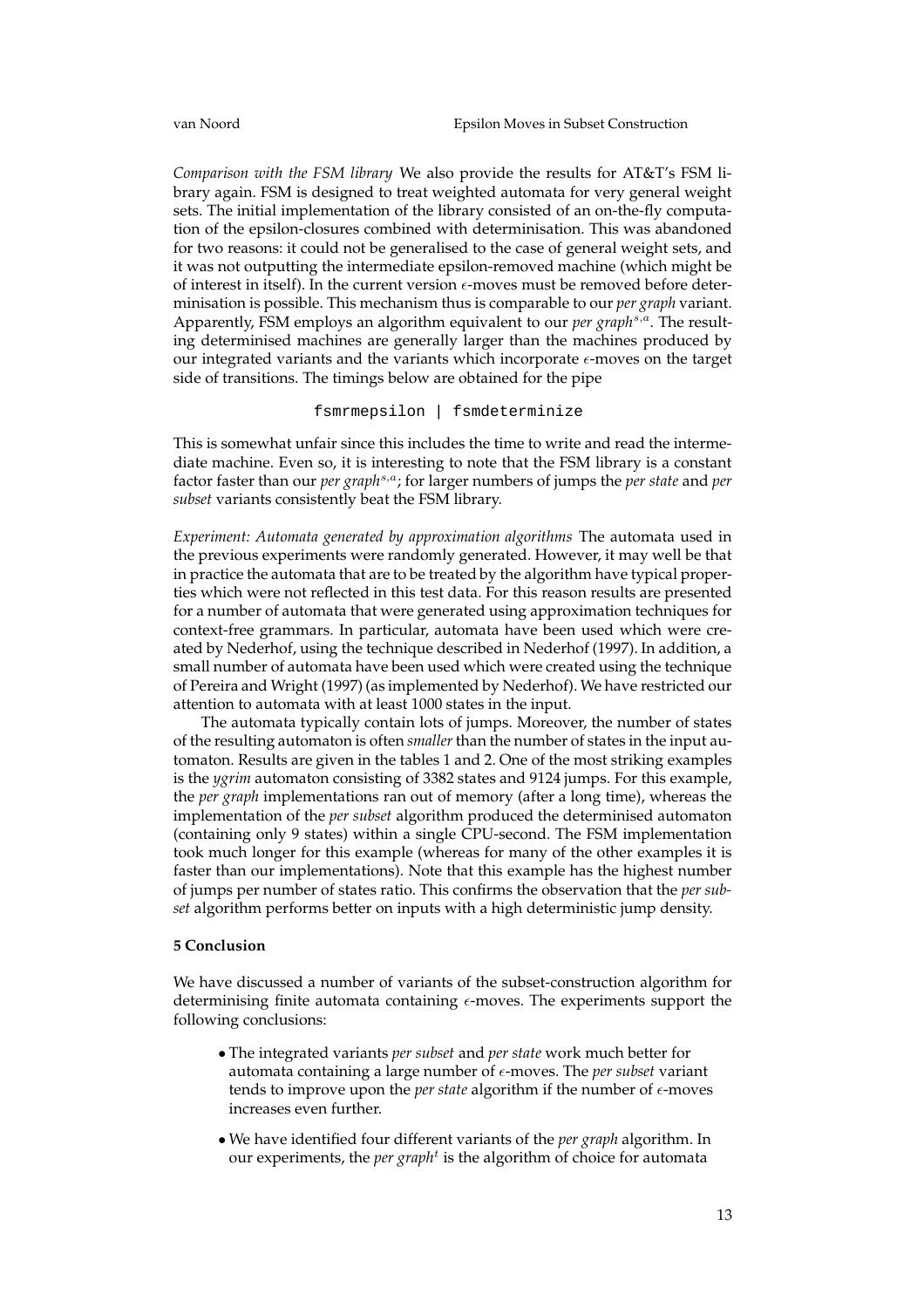|             |         | Input  |        | Output                   |                                     |                                       |  |  |
|-------------|---------|--------|--------|--------------------------|-------------------------------------|---------------------------------------|--|--|
| Id          | #states | #trans | #jumps | #states                  |                                     |                                       |  |  |
|             |         |        |        | per graph <sup>s</sup>   | per graph <sup><math>t</math></sup> | per graph <sup><math>t,c</math></sup> |  |  |
|             |         |        |        | per graph <sup>s,a</sup> | per subset                          |                                       |  |  |
|             |         |        |        | <b>FSM</b>               | per state                           |                                       |  |  |
| g14         | 1048    | 403    | 1272   | 137                      | 137                                 | 131                                   |  |  |
| ovis4.n     | 1424    | 2210   | 517    | 164                      | 133                                 | 107                                   |  |  |
| g13         | 1441    | 1006   | 1272   | 337                      | 337                                 | 329                                   |  |  |
| rene2       | 1800    | 2597   | 96     | 846                      | 844                                 | 844                                   |  |  |
| ovis9.p     | 1868    | 2791   | 2688   | 2478                     | 2478                                | 1386                                  |  |  |
| ygrim       | 3382    | 5422   | 9124   | 9                        | 9                                   | 9                                     |  |  |
| ygrim.p     | 48062   | 63704  | 109296 | 702                      | 702                                 | 702                                   |  |  |
| java19      | 54369   | 28333  | 51018  | 1971                     | 1971                                | 1855                                  |  |  |
| java16      | 64210   | 43935  | 41305  | 3186                     | 3186                                | 3078                                  |  |  |
| zovis3      | 88156   | 78895  | 68093  | 5174                     | 5154                                | 4182                                  |  |  |
| zovis2<br>. | 89832   | 80400  | 69377  | 6561                     | 6541                                | 5309                                  |  |  |

**Table 1**

The automata generated by approximation algorithms. The table lists the number of states, transitions and jumps of the input automaton, and the number of states of the determinised machine using respectively the *efree<sup>s</sup>*, *efree<sup>t</sup>*, and the *efree<sup>t, c</sup>* variants.

|         | CPU-time (sec)     |                          |                    |                          |        |       |            |  |  |  |
|---------|--------------------|--------------------------|--------------------|--------------------------|--------|-------|------------|--|--|--|
|         | graph <sup>t</sup> | $graph^{\overline{t,c}}$ | graph <sup>s</sup> | $graph^{\overline{s,a}}$ | subset | state | <b>FSM</b> |  |  |  |
| g14     | 0.4                | 0.4                      | 0.3                | 0.3                      | 0.4    | 0.2   | 0.1        |  |  |  |
| ovis4.n | 0.9                | 1.1                      | 0.8                | 1.0                      | 0.7    | 0.6   | 0.6        |  |  |  |
| g13     | 0.9                | 0.8                      | 0.6                | 0.6                      | 1.2    | 0.7   | 0.2        |  |  |  |
| rene2   | 0.2                | 0.3                      | 0.2                | 0.2                      | 0.2    | 0.2   | 0.1        |  |  |  |
| ovis9.p | 36.6               | 16.0                     | 16.9               | 17.0                     | 25.2   | 20.8  | 21.9       |  |  |  |
| ygrim   |                    |                          |                    |                          | 0.9    | 21.0  | 512.1      |  |  |  |
| ygrim.p |                    |                          |                    |                          | 562.1  |       | 4512.4     |  |  |  |
| java19  | 55.5               | 67.4                     | 52.6               | 45.0                     | 25.8   | 19.0  | 3.8        |  |  |  |
| java16  | 30.0               | 45.8                     | 35.0               | 29.9                     | 11.3   | 12.1  | 3.0        |  |  |  |
| zovis3  | 741.1              | 557.5                    |                    | 407.4                    | 358.4  | 302.5 | 325.6      |  |  |  |
| zovis2  | 909.2              | 627.2                    |                    | 496.0                    | 454.4  | 369.4 | 392.1      |  |  |  |

**Table 2**

Results for automata generated by approximation algorithms. The dashes in the table indicate that the corresponding algorithm ran out of memory (after a long period of time) for that particular example.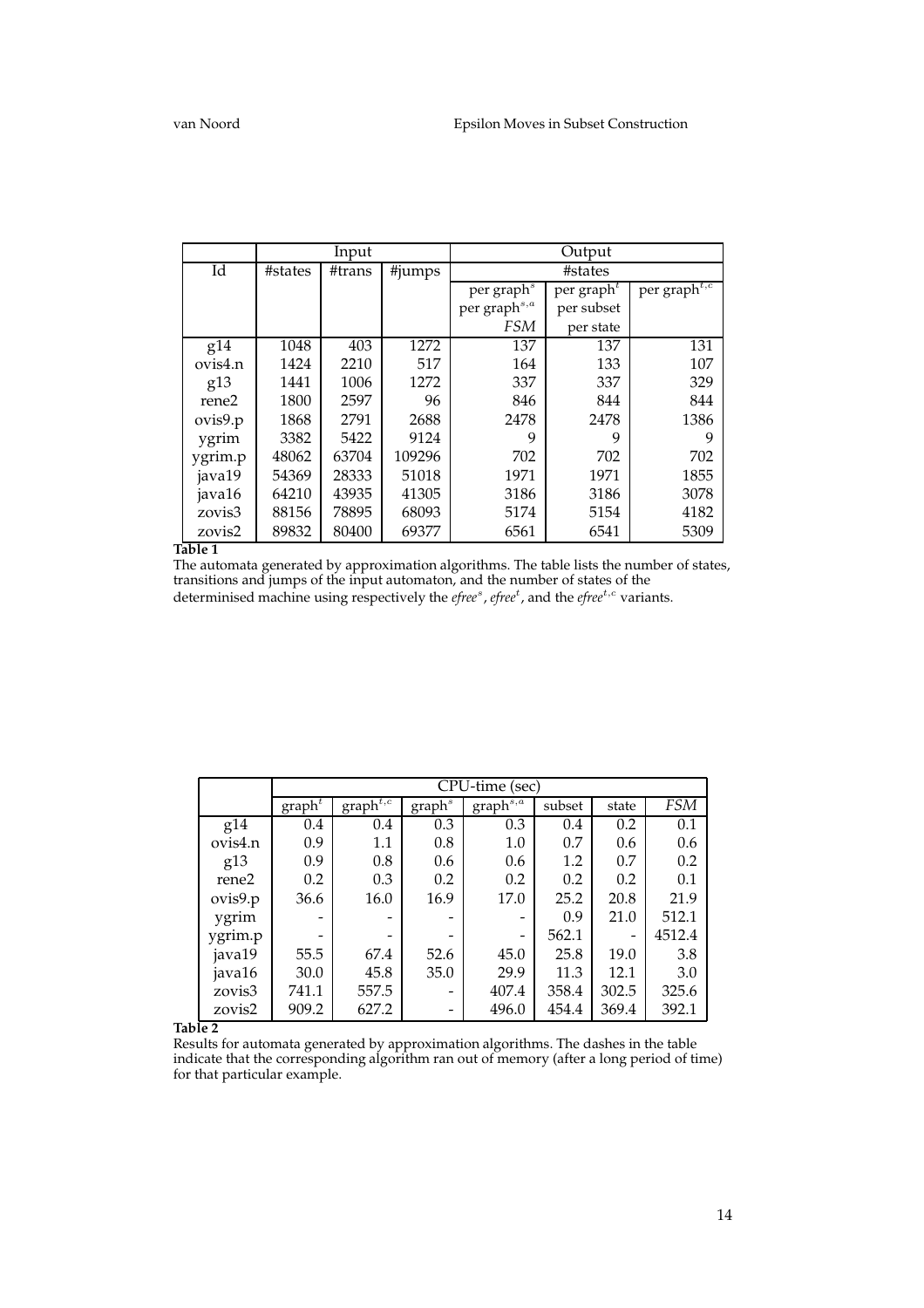containing few  $\epsilon$  moves, because it is faster than the other algorithms, and because it produces smaller automata than the *per graph*<sup>s</sup> and *per graph*s,a variants.

- The *per graph<sup>t,c</sup>* variant is an interesting alternative in that it produces the smallest results. This variant should be used if the input automaton is expected to contain many non-co-accessible states.
- Automata produced by finite-state approximation techniques tend to contain many  $\epsilon$ -moves. We found that for these automata the differences in speed between the various algorithms can be enormous. The *per subset* and *per state* algorithms are good candidates for this application.

We have attempted to characterize the expected efficiency of the various algorithms in terms of the number of jumps and the number of states in the input automaton. It is quite conceivable that other simple properties of the input automaton can be used even more effectively for this purpose. One reviewer suggests to use the number of strongly  $\epsilon$ -connected components (the strongly connected components of the graph of all  $\epsilon$ -moves) for this purpose. We leave this and other possibilities to a future occasion.

#### **Acknowledgments**

I am grateful to Mark-Jan Nederhof for support, and for providing me with lots of (often dreadful) automata generated by his finite-state approximation tools. The comments of the anonymous FSMNLP and CL reviewers were extremely useful.

#### **References**

- Aho, Alfred V., Ravi Sethi, and Jeffrey D. Ullman. 1986. *Compilers. Principles, Techniques and Tools*. Addison Wesley.
- Black, A.W. 1989. Finite state machines from feature grammars. In *International Workshop on Parsing Technologies*, pages 277–285, Pittsburgh.
- Chomsky, Noam. 1963. Formal properties of grammars. In R. Duncan Luce, Robert R. Bush, and Eugene Galanter, editors, *Handbook of Mathematical Psychology; Volume II*. John Wiley, pages 323–418.
- Chomsky, Noam. 1964. On the notion 'rule of grammar'. In Jerry E. Fodor and Jerrold J. Katz, editors, *The Structure of Language; Readings in the Philosophy of Language*. Prentice Hall, pages 119–136.
- Cormen, Leiserson, and Rivest. 1990. *Introduction to Algorithms*. MIT Press, Cambridge Mass.
- Evans, Edmund Grimley. 1997. Approximating context-free grammars with a finite-state calculus. In *35th Annual Meeting of the Association for Computational Linguistics and 8th Conference of the European Chapter of the Association for Computational Linguistics*, pages 452–459, Madrid.
- Gerdemann, Dale and Gertjan van Noord. 1999. Transducers from rewrite rules with backreferences. In *Ninth Conference of the European Chapter of the Association for Computational Linguistics*, Bergen Norway.
- Hopcroft, John E. and Jeffrey D. Ullman. 1979. *Introduction to Automata Theory, Languages and Computation*. Addison Wesley.
- Johnson, J. Howard and Derick Wood. 1997. Instruction computation in subset construction. In Darrell Raymond, Derick Wood, and Sheng Yu, editors, *Automata Implementation*. Springer Verlag, pages 64–71. Lecture Notes in Computer Science 1260.
- Johnson, Mark. 1998. Finite-state approximation of constraint-based grammars using left-corner grammar transforms. In *COLING-ACL '98. 36th Annual Meeting of the Association for Computational Linguistics and 17th International Conference on Computational Linguistics. Proceedings of the Conference*, Montreal.
- Leslie, Ted. 1995. Efficient approaches to subset construction. Master's thesis, Computer Science, University of Waterloo.
- Miller, George and Noam Chomsky. 1963. Finitary models of language users. In R. Luce, R. Bush, and E. Galanter, editors, *Handbook of Mathematical Psychology. Volume 2.* John Wiley.
- Mohri, Mehryar, Fernando C.N. Pereira, and Michael Riley. 1998. A rational design for a weighted finite-state transducer library. In *Automata*